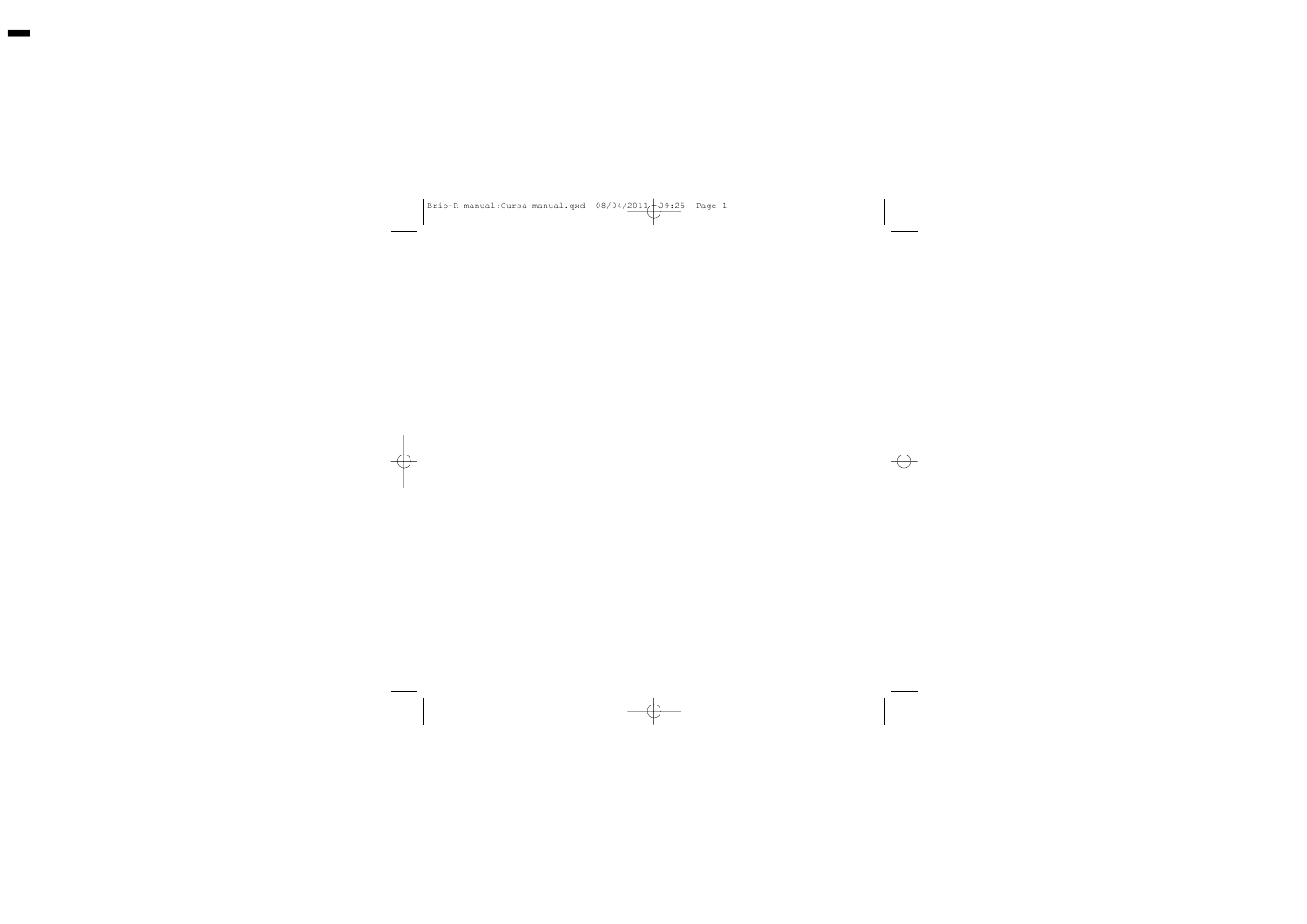## **CONTENTS**

| INTRODUCTION, FEATURES AND TECHNOLOGY | 1-3       |
|---------------------------------------|-----------|
| INSTALLATION                          | 3         |
| CONNECTIVITY                          | 4-R       |
| LOUDSPEAKER CONNECTIONS               | $B-7$     |
| IN USE / INPUT SELECTION              | 7         |
| MUTE / REMOTE CONTROL                 | Я         |
| TECHNICAL SPECIFICATION               | 9         |
| <b>TROUBLESHOOTING</b>                | $10 - 13$ |
| OWNERS LOG                            | 14        |

€

 $\rightarrow$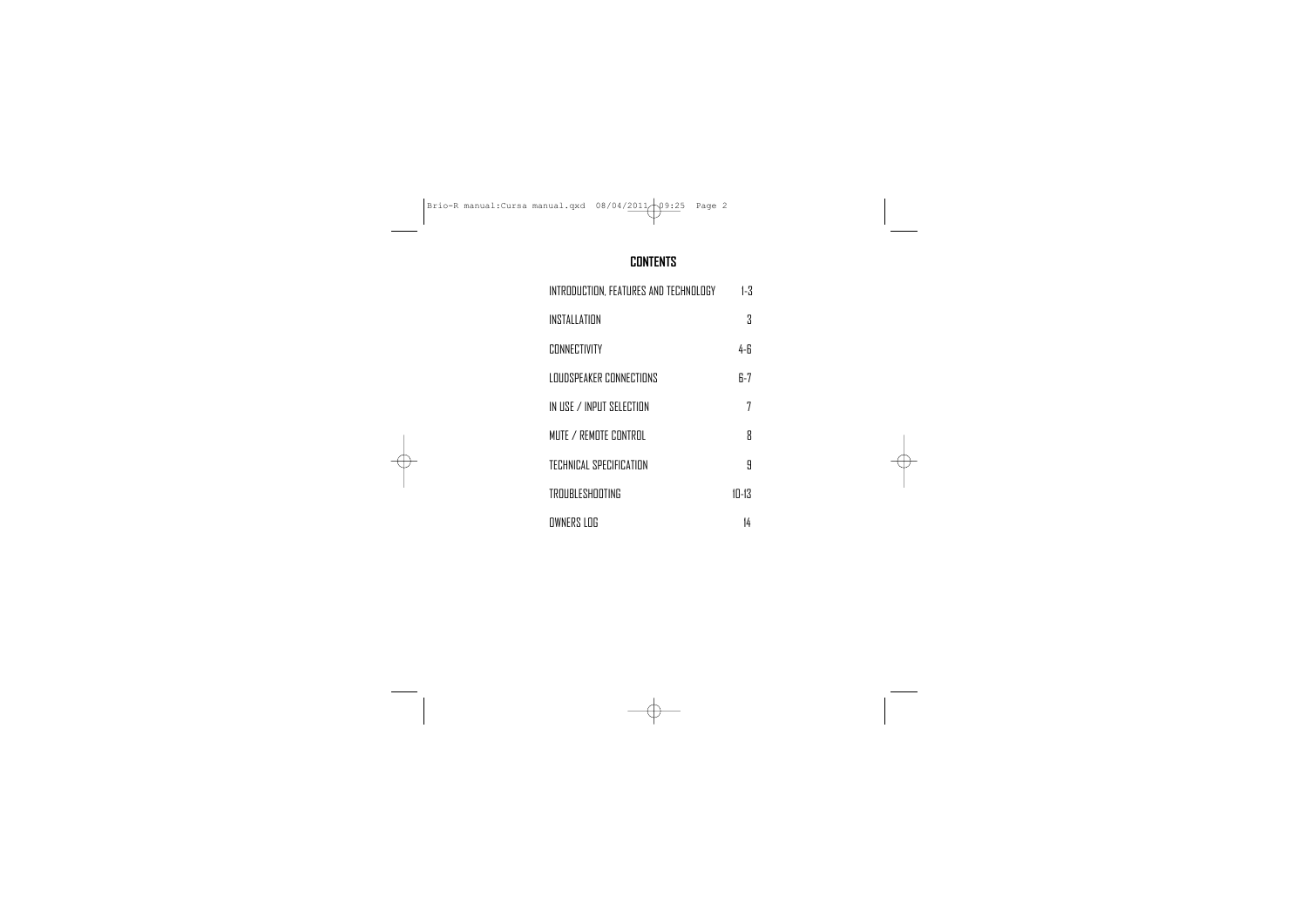#### **INTRODUCTION, FEATURES AND TECHNOLOGY**

Thank you for purchasing the **Brio-R** the latest version of Rega's best<br>--<sup>11:</sup>-- ----<sup>1:6:</sup>-selling amplifier.

Housed in a brand new case the Brio-R draws on the pedigree of the previous three incarnations of this model. The sonic recipe for the Brio embodies the best in traditional audio circuits with excellent engineeringpractice.

A newly designed output amplifier in the Brio-R was born after extensive research by our engineers to develop a low source impedance emitter follower Class A driver stage. This is based around a complementary pair of 150w Sanken Darlington output transistors. The technical and sonic improvement gained by the use of low impedance drivers is well known, however it can feature high standing currents in the driver stage when using standard transistor configurations. By combining the low impedance driver with the Sanken Darlington transistors (with their imbedded thermal bias network running at a lower standing current) this combination forms a complementary emitter follower emulating Class A conditions with good thermal stability withlower standing currents in the driver stage.

1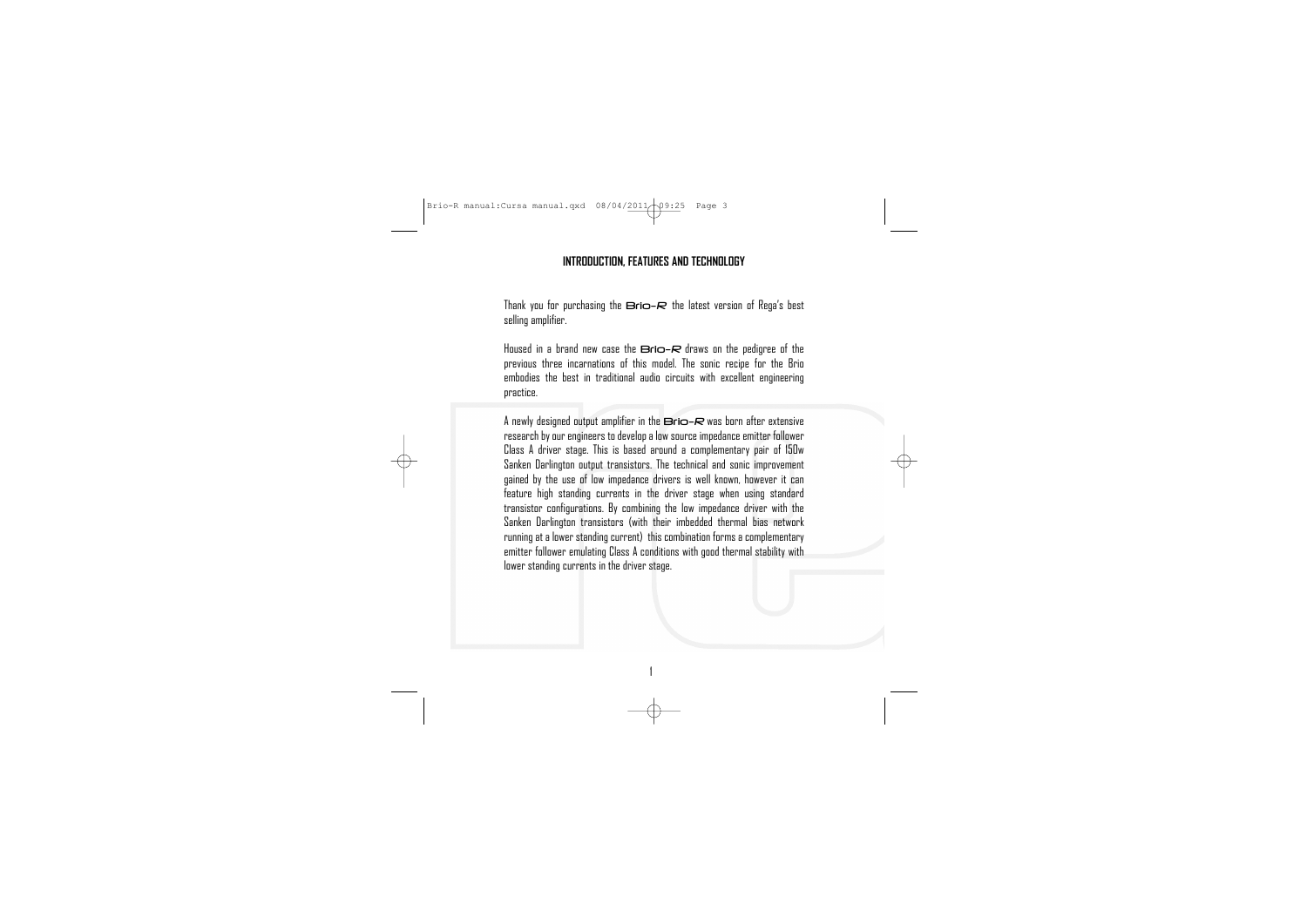Other notable improvements include the input switches (relays) and rotary volume control. The input relays are in the optimum position, being placed directly between the input sockets and the amplifier input, shortening the signal path at this critical stage.

Remote control has been added to the **Brio-R** for the first time without<br>componentates the senie design of the amalifies. This was sekinved by location compromising the sonic design of the amplifier. This was achieved by keeping the remote circuit separate to the audio circuit and having its own dedicated power supply (via a separate winding on the mains transformer). There is no direct contact between the microcontroller and the signal path, as the microcontroller controls the relays and volume control motor is using DCcontrol voltages.

During the  $B$ rio- $R$  design process Rega reviewed the circuit and improved the low and high current power supplies, coupling and bypass capacitors, (where film capacitors are used throughout the signal path). The phono stage has been improved to reflect the current improvements in the Rega Planar turntables, where the input sensitivity has been increased along with a revisionof the sub 100Hz part of the phono frequency response.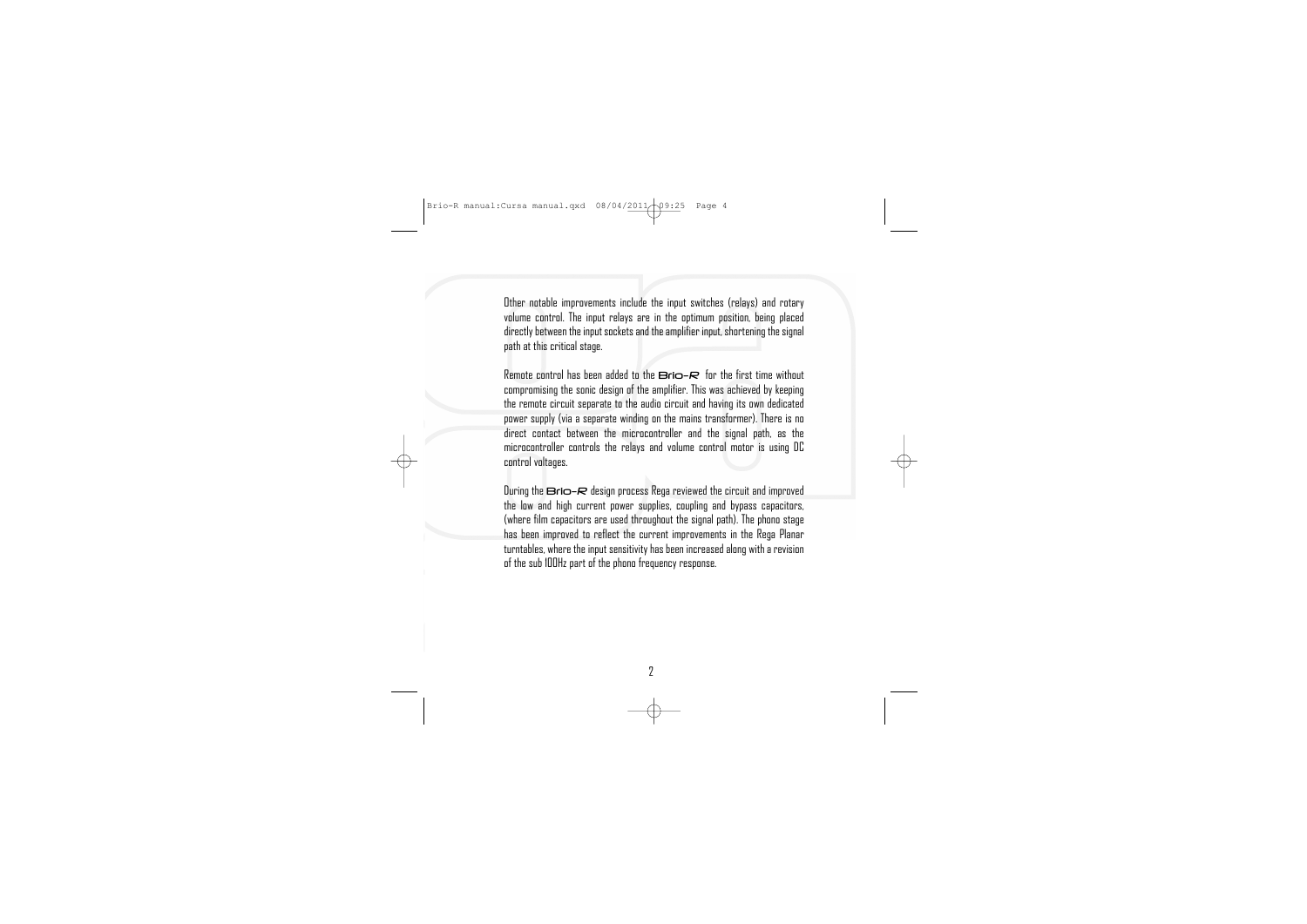The output amplifier is capable of driving awkward loads as low as 1.7Ω, belowthis the amplifier is protected against shorted speakers and reactive loads.

The power supply uses a low noise generously rated toroidal transformer and 10,000µF smoothing capacitors that provide enough current to drive the mostawkward of loads.

We have avoided superfluous gadgets such as tone controls and headphone sockets as they obstruct the signal path and degrade sound quality. The Rega Ear (sold seperately) is a dedicated headphone amplifier designed specificallyfor this purpose offering far greater performance than an in built socket.

The Brio-R is utilising the highest quality components and all of our engineers' experience to achieve the best sonic performance and ensuring it isthe most advanced and feature packed Brio to date.

#### **INSTALLATION**

The Brio-R will work well on most surfaces, such as a shelf or table, provided there is sufficient air around the amplifier to prevent overheating. Ifusing a turntable, magnetic interference can be avoided by positioning the amplifier as far away from the cartridge as the tonearm lead will allow. Never stack other hi-fi equipment directly on top of the amplifier. The heat producedby the **Brio-R** is dispersed to the air by the case itself. Ensure that the case<br>has an unchattured air seconds acquired it. Nouse also: it dispetly as fabric as has an unobstructed air passage around it. Never place it directly on fabric orcarpets.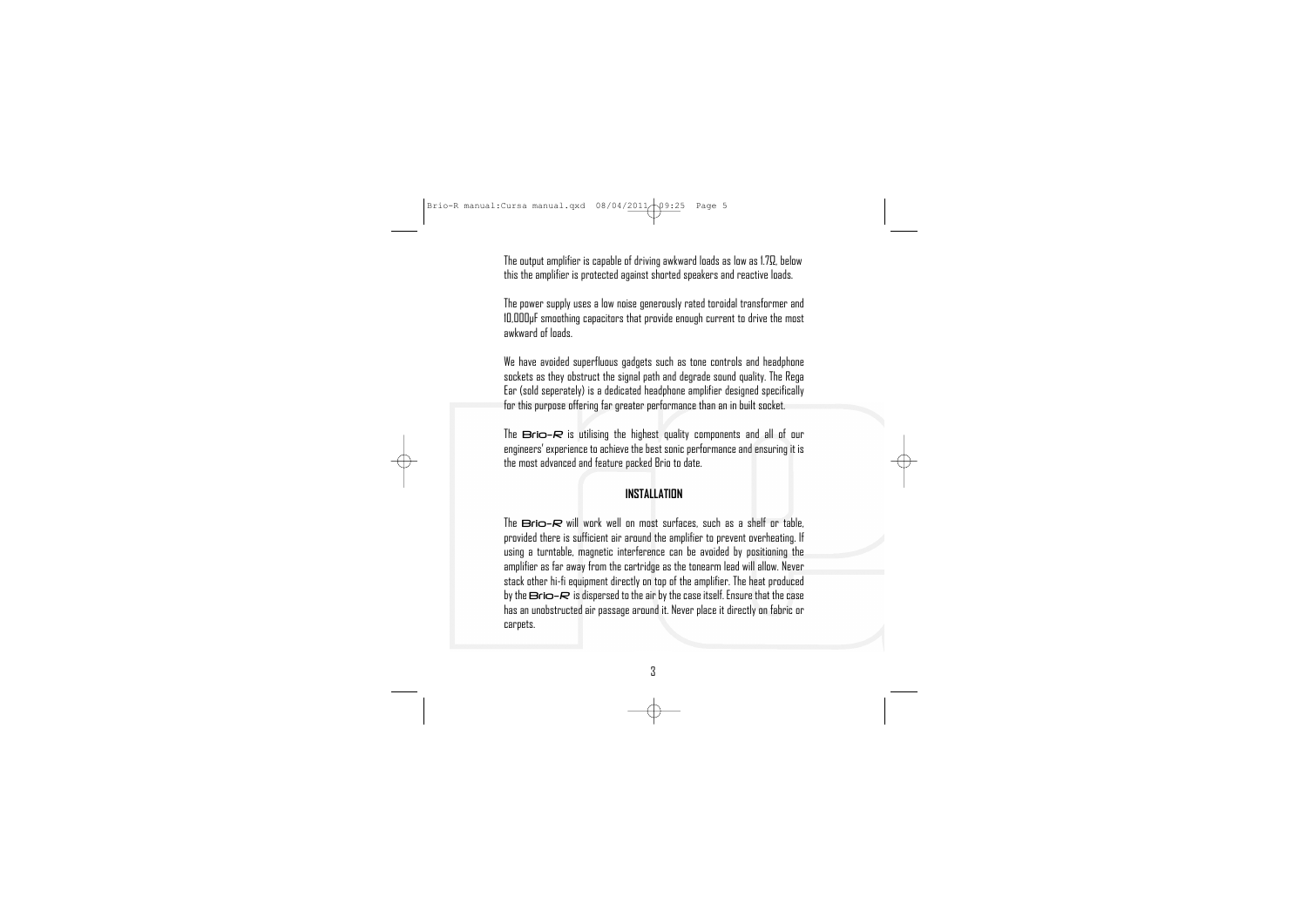#### **CONNECTIVITY**

All the line level inputs and the line level output are made via RCA (Phono)connectors. The sockets on Rega amplifiers are identified as follows:

> **Left**: Always the upper row and marked in **WHITERight**: Always the lower row and marked in **RED**



#### **IMPORTANT: ALWAYS TURN OFF THE AMPLIFIER WHEN CHANGING LEADS & SPEAKER CABLES.**

#### **Rear Panel Connections**

#### **Input 1 – Phono stage for use with a turntable only.**

The Phono input can be used with moving magnet (MM) or HIGH OUTPUT moving coil (MC) cartridges.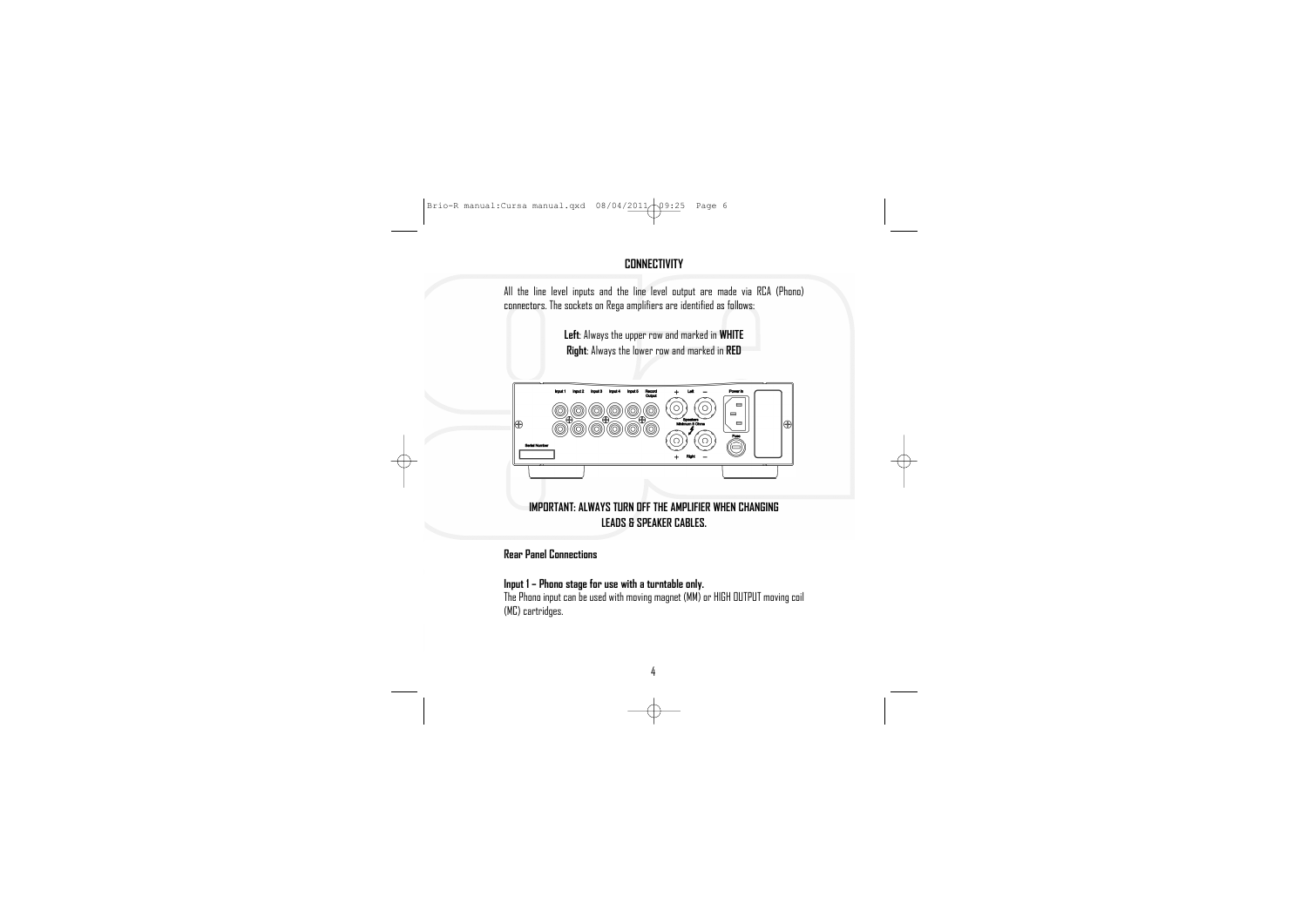**Earthing:** For Rega turntables earthing is achieved via the Phono lead ground therefore a separate earth is not necessary. If your tonearm has a separate earth lead it will need to be connected to the grounding nut located on the underside ofthe amplifier.

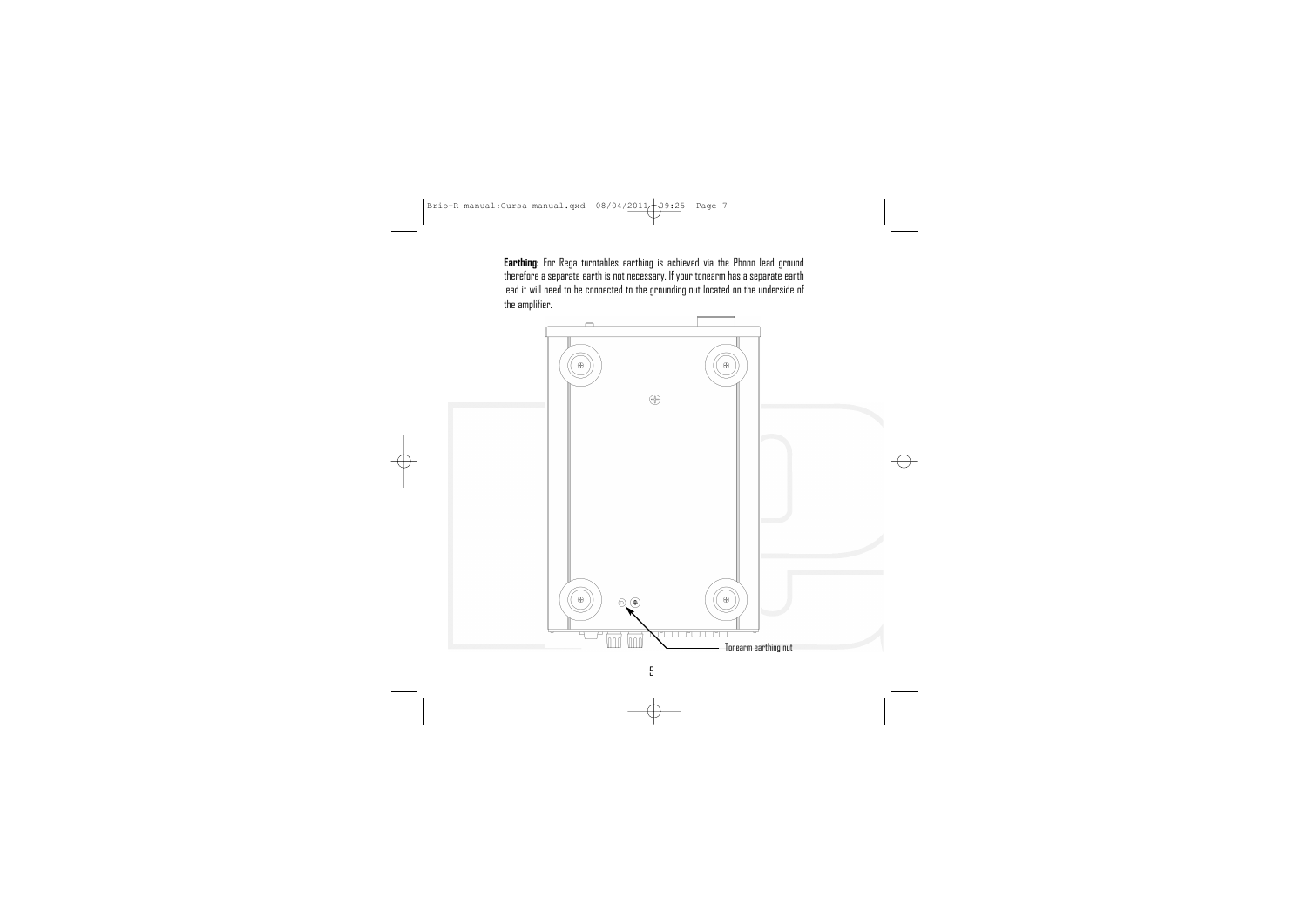**Input 2-5 – Standard "Line level"** Line inputs enable the connection of any additional sources such as CD players DVD, TUNER etc. Note the record outputis disabled when input 5 is selected.

**Input 5 – Record input "line level"** We advise if a recording device with the ability to monitor the recording signal is connected to the amplifier, its outputis connected to input 5 to stop possible feedback issues.

**Record output** For connection to any recordable device (such as a CD recorder). The output is a 'record signal' as selected by the main input selector 1-4. Note the record output is disabled when input 5 is selected. This output isnot affected by the volume control.

**Mains Power lead** The supplied power lead should be connected to the 'Powerin' socket also located on the rear of the unit.

## **LOUDSPEAKER CONNECTIONS**

The Brio-R is capable of driving all normal Hi-Fi loudspeakers, Rega recommends using loudspeakers with a nominal impedance of 8Ω. It is possibleto run speakers as low as 4Ω however such units may cause the case to exceed<br>40º C above the ambient temperature 40° C above the ambient temperature.

> Top row **RED** and **BLACK** left speaker Bottom row <mark>RED</mark> and **BLACK** right speaker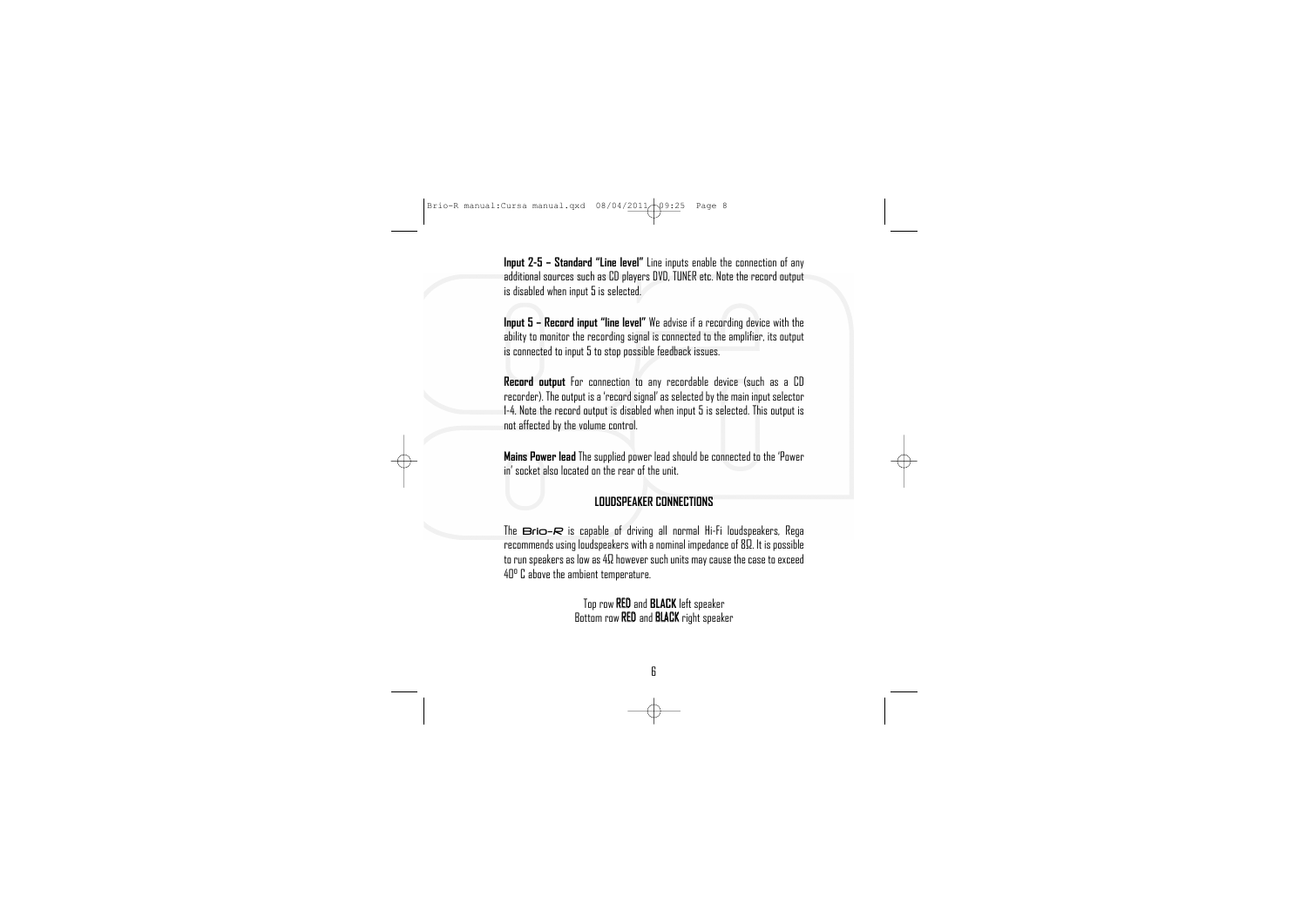## **IN USE**

Switch the Brio-R on by pressing the power button located on the left hand side of the front panel above the Rega Logo. After a few seconds you will hear a gentle click indicating the switch on relay has been released and the amplifieris ready for use.



## **INPUT SELECTION**

To change between inputs simply press the button marked 'input' to cyclethrough from 1 to 5.(This button can be held down to cycle quickly).

The selected input is highlighted by the corresponding red LED. Input selectioncan also be changed via the supplied remote control handset.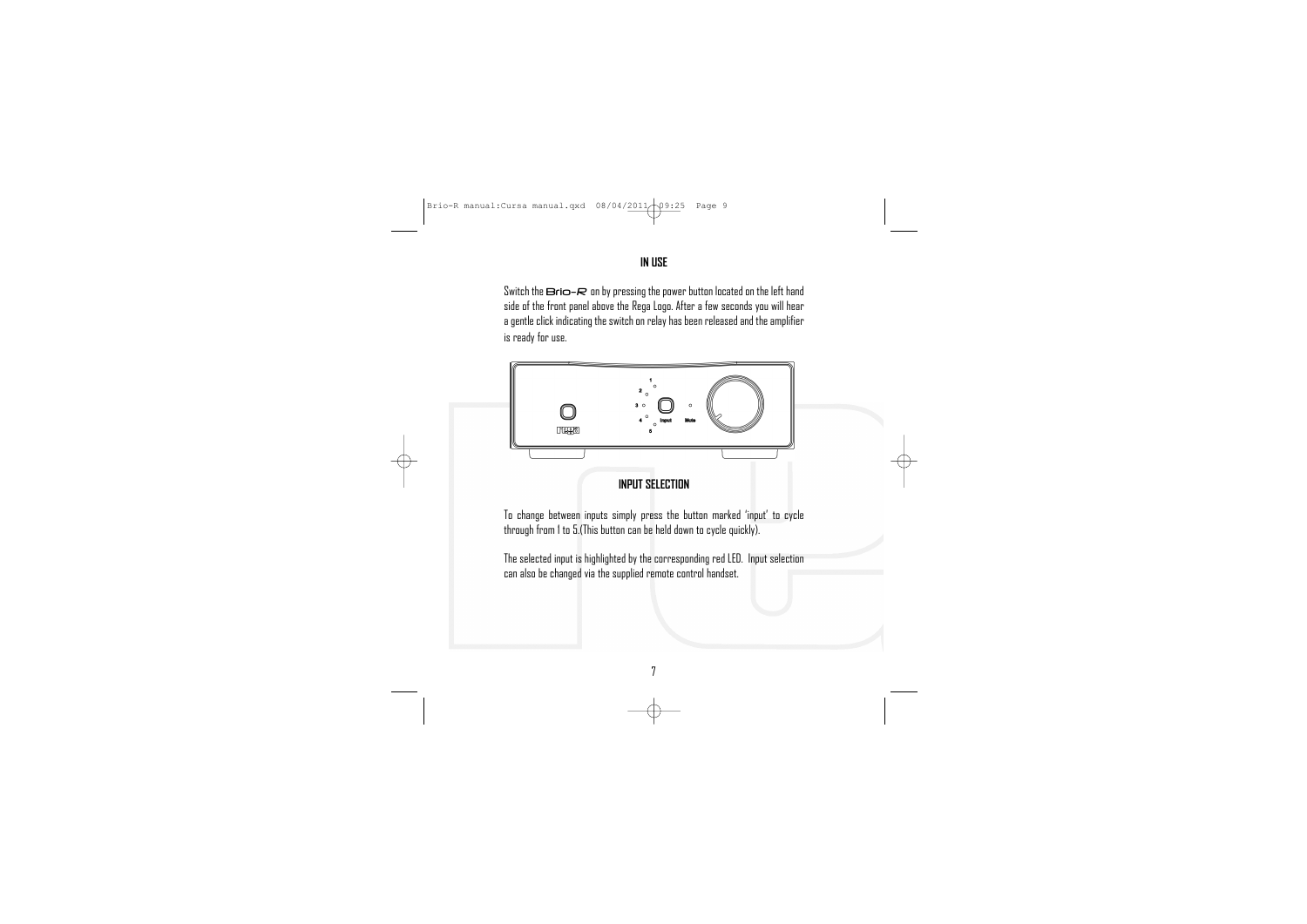The mute function is available only via the remote control. This function mutesthe power amplifier outputs. When selected a red LED is illuminated on thefront panel, press again to deselect.

#### **REMOTE CONTROL**

The Brio-R is supplied with a dedicated remote control handset which allows you to select inputs 1 through 5, mute the unit and adjust the volume. (Batteries included 2 x AAA Alkaline).

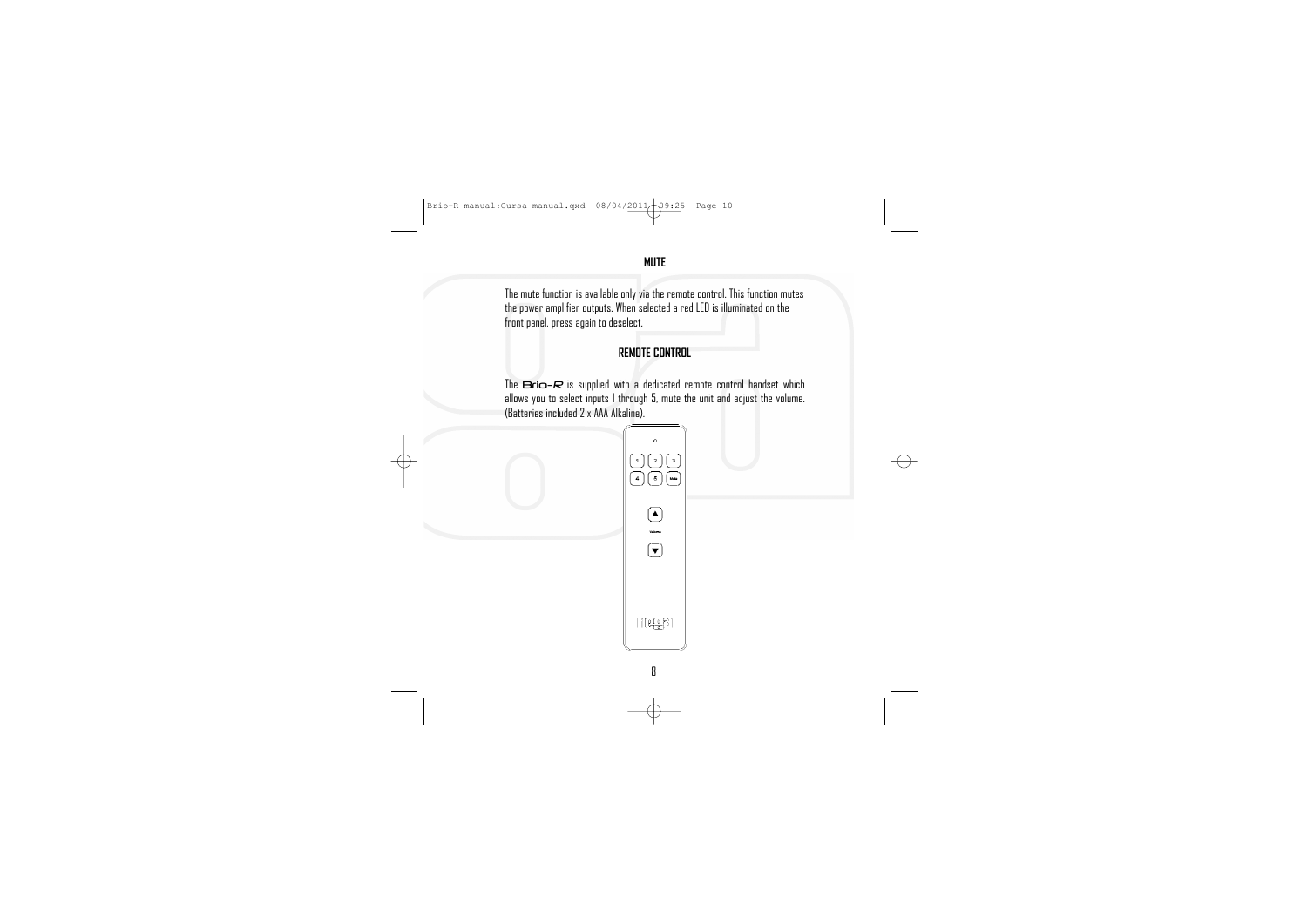# Brio-R **SPECIFICATIONS**

**Input sensitivities for rated output level:**

Input 1 (Phono) input sensitivity = 2.1mV at 47K $\Omega$  In  $\,$  p a rallel w ith 220p F. **Maximum Input 1 (Phono) input level = 100mV.Input 2 to 5 (Line) input sensitivity = 210mV at 47K.Maximum Input 2 to 5 (Line) input level = 10.25V**

**Power outputs at 230/115V supply voltage:50Watts RMS both channels driven into the rated load of 8**<sup>Ω</sup> . **58Watts RMS one channel driven into the rated load of 8**<sup>Ω</sup> . **73Watts RMS both channels driven into the rated load of 4**<sup>Ω</sup> . **93Watts RMS one channel driven into the rated load of 4**<sup>Ω</sup> . **Continued high level use into 4**Ω **may cause the case to exceed 40° C above the ambient temperature.**

> **Power consumption:195Watts at 230/115V into the rated load of 8**Ω**.**

**Record output level:Record output level (with rated input levels) = 210mV.Record output impedance = 470**Ω **.**

**Frequency response:**

**Phono 15Hz to 40KHz (-3dB points) / 27Hz to 20.5KHz (-1dB points).RIAA accuracy (100Hz to 10KHz) ± 0.4dB typically better than ± 0.3dB Line 12Hz (-1dB points) to 43KHz (-3dB points).**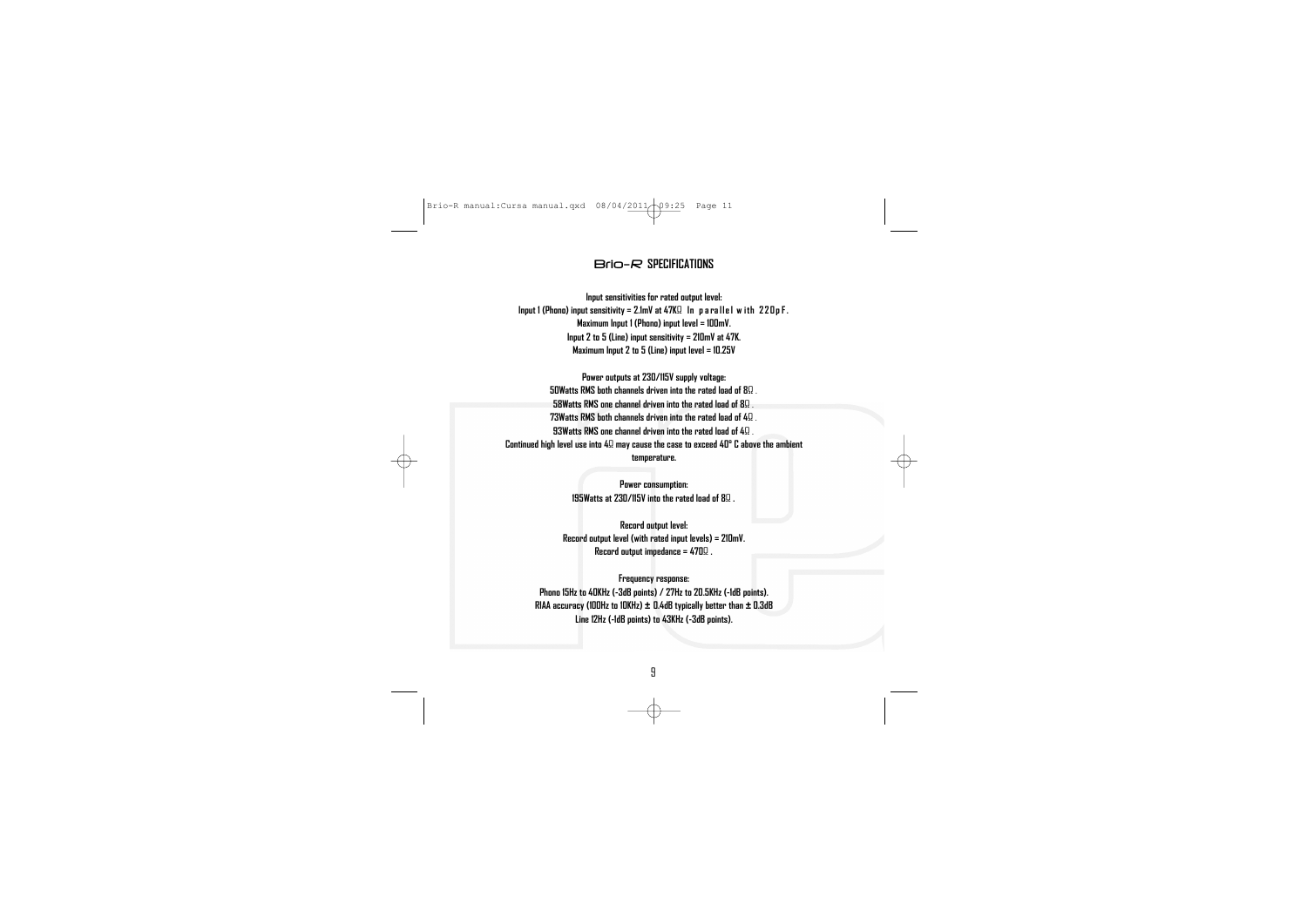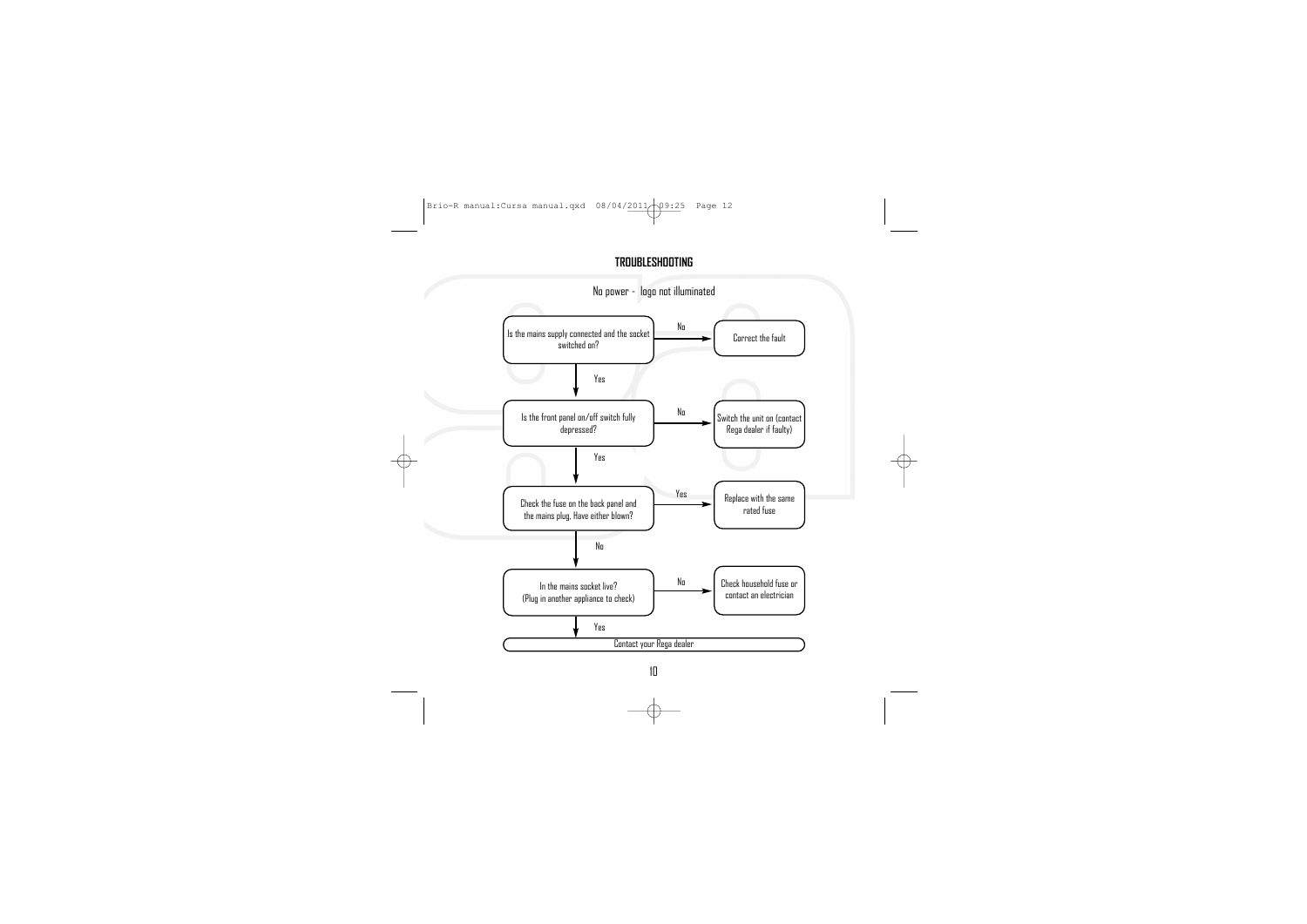

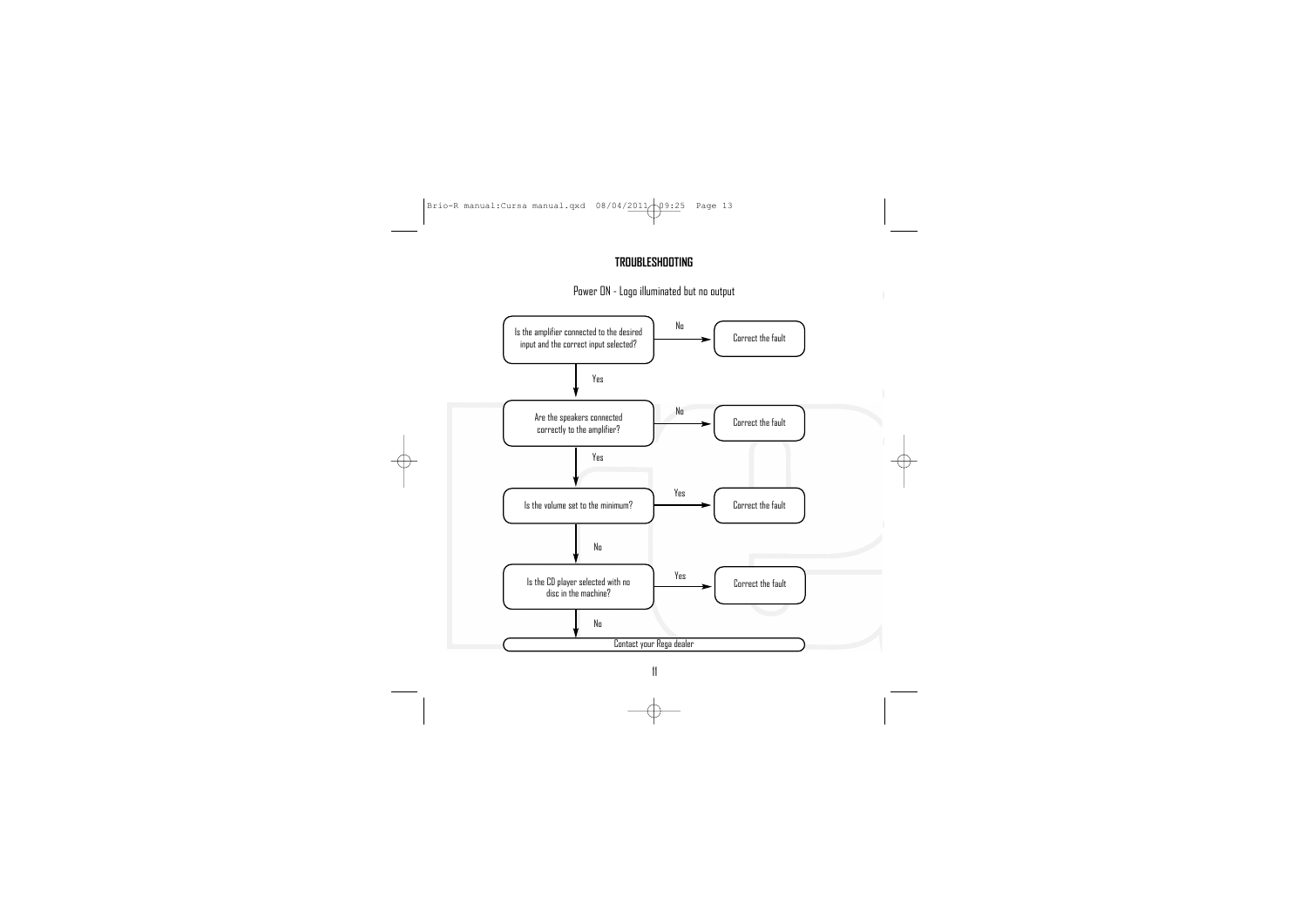

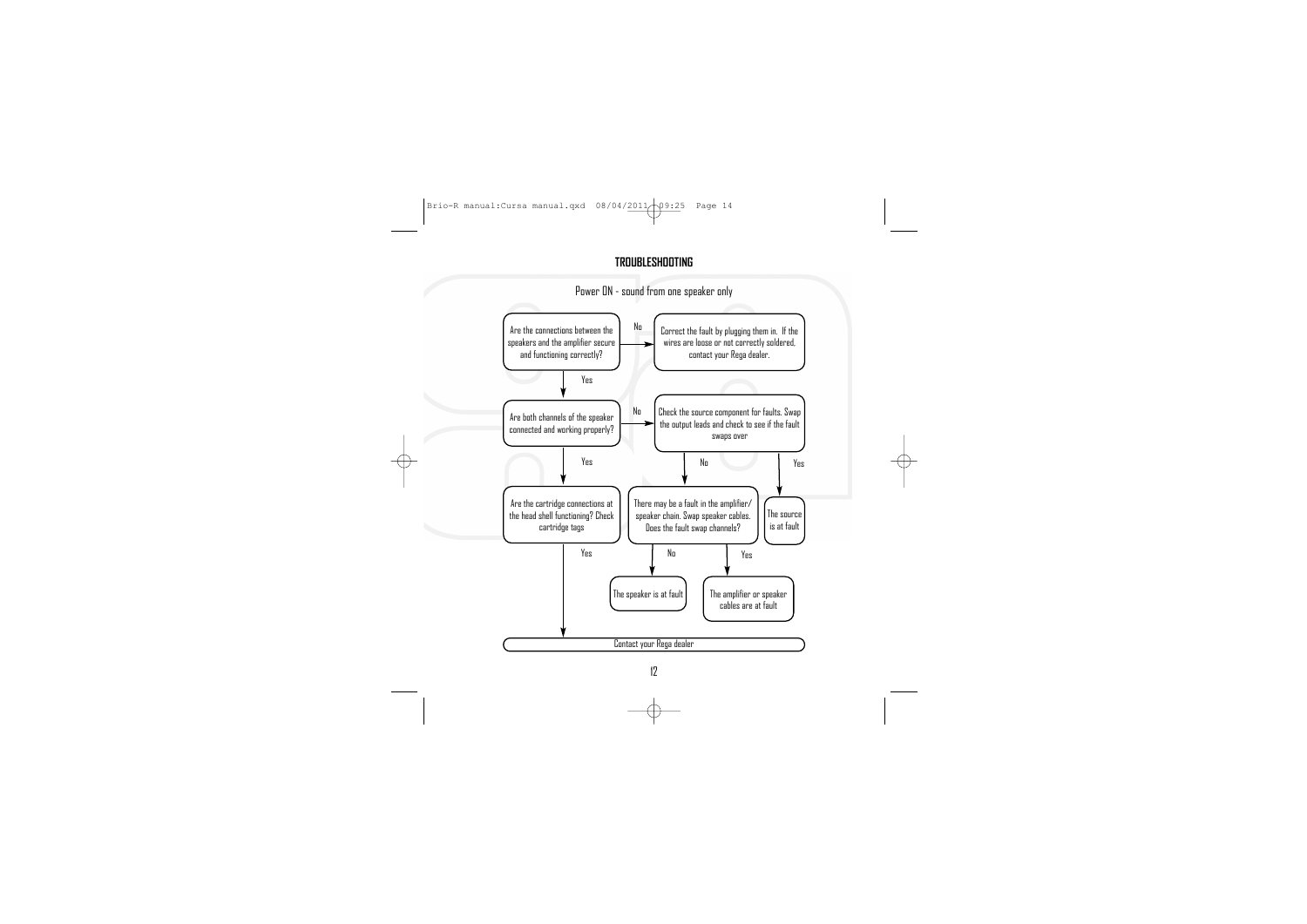Loud hum through both speakers when 'Phono' is selected

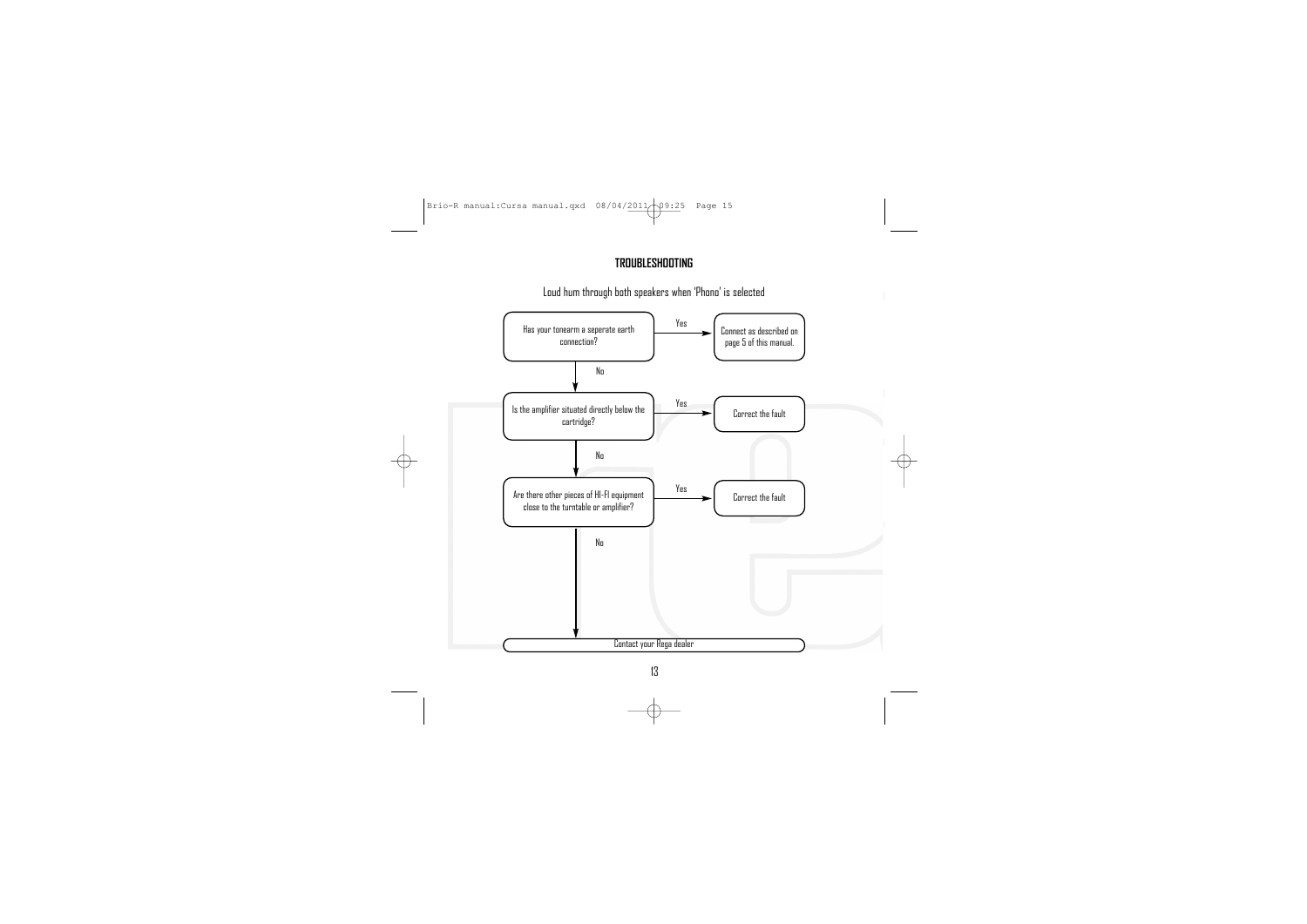## **OWNERS LOG**

| (2) |
|-----|
|     |
|     |
|     |
|     |
|     |
|     |
|     |
|     |
|     |
| (3) |
|     |
|     |
|     |
|     |
|     |
| (4) |
|     |
|     |
|     |
|     |
| (5) |
|     |
|     |